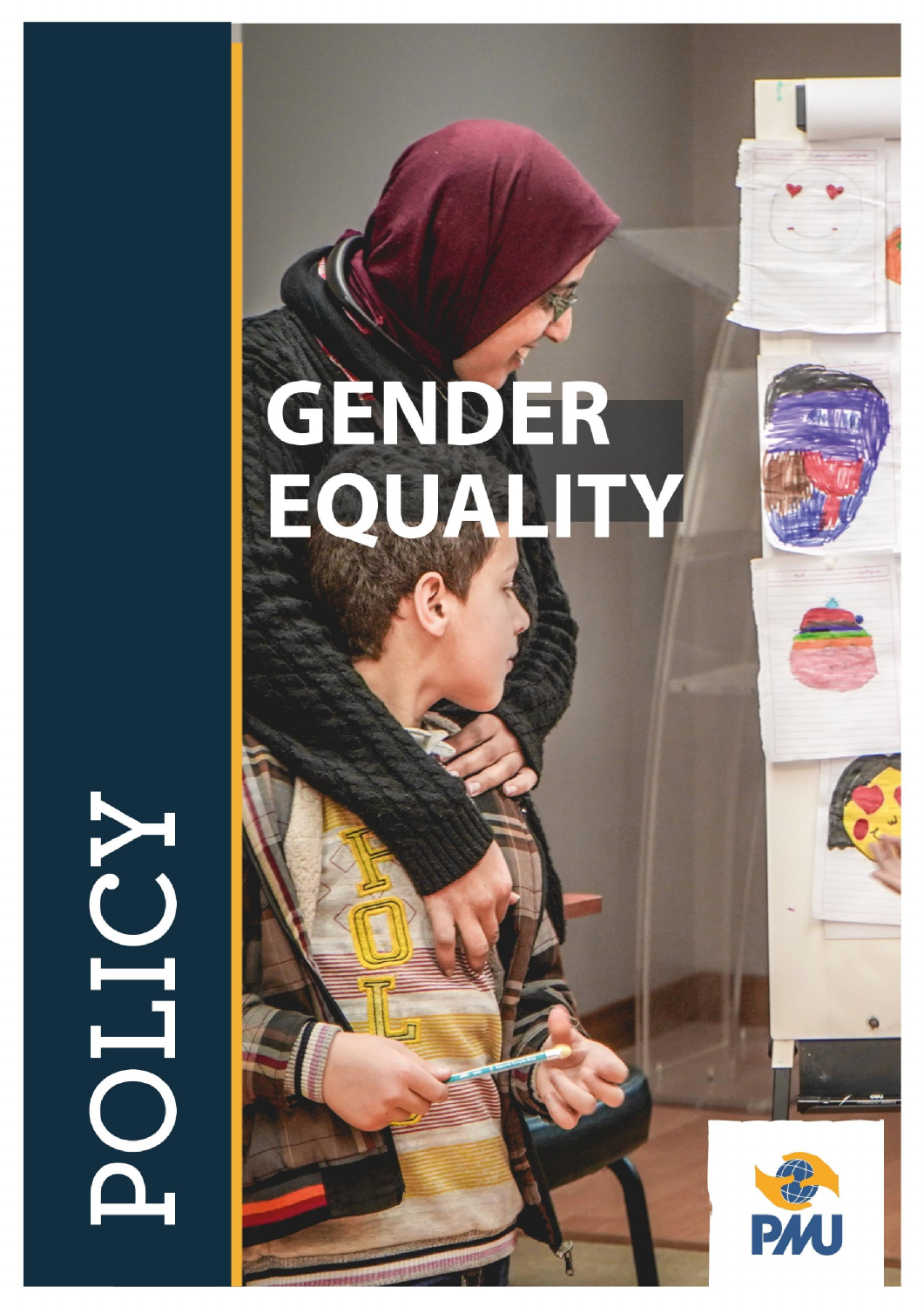

# PMU's Policy for Gender Equality

*Approved by PMU's management team 20180328*

#### *Introduction*

This policy describes PMU's view on gender equality and provides the guiding principles for our equality work, with the overall goals of restored relationships between people and an equal society based on trust, peace and justice.

Gender equality means that women and men have the same opportunities to shape society and their own lives. Stereotypical gender roles restrict women, men, girls and boys in different ways and hinder our common development. In all places where PMU works, we see different forms of gender based discrimination, stereotypical gender roles, unequal distribution of power and resources, as well as gender based violence. PMU states that these patterns are based on power structures in which the power of men over women is dominant, and that patriarchal<sup>1</sup> values govern culture, religion and traditions. Both men and women play a role in maintaining these unequal structures. The structures exist globally, but change over time and manifest themselves differently in different places. In all these contexts, we need to challenge stereotypical beliefs about what it means to be male and female, girl and boy, and strengthen women's and girls' agency and mobilization so that all people, regardless of sex, are free to shape their own lives and contribute to social development. It is especially important to challenge destructive beliefs about manhood and masculinity. To identify these structures is a first step towards actively working for a change. It is also important to make a broader analysis, which takes into account how different types of discrimination interact.

The UN Universal Declaration of Human Rights, the CEDAW Convention and Agenda 2030 provide us with a global framework for the work to meet all people's equal rights, regardless of sex. Through the UN's resolution 1325, we also have a concrete tool for strengthening women's agency and participation in peace processes. PMU wants to actively work for gender equality at the individual level, in civil society and at the institutional level, and wishes to reach both rights holders and duty bearers through its work.

#### *Guiding principles*

This policy applies to all PMU staff at headquarters and regional offices, as well as in all PMUsupported interventions and programs. The policy is to guide how organizational structures and systems are designed and how priorities are made in projects, both in Sweden and globally. In PMU's work for an equal society, the principles below are governing.

 <sup>1</sup> Patriarchy (from Greek: *patriarchēs,* "dominion of fathers") is a societal system where men have the primary power and hold most leading positions in political, financial, religious and social institutions.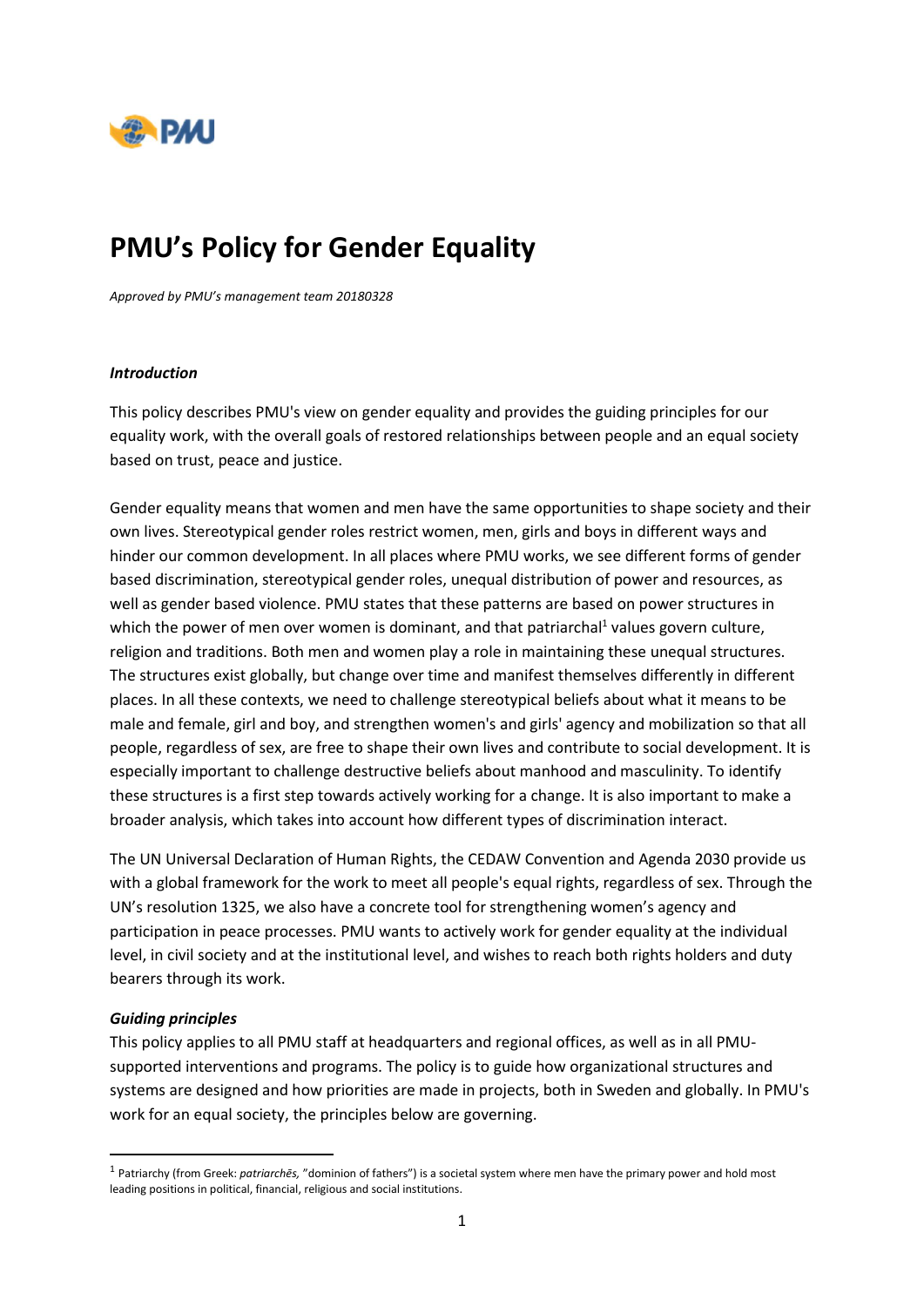## *Overall goals:*

PMU believes that all people, regardless of gender, should have equal opportunities, rights and obligations. People should not be judged or valued differently based on gender. In our organization, all people's experiences, approaches and capabilities are to be taken into account. Our work is based on the rights perspective, where participation, non-discrimination, transparency and accountability are key words.

## *PMU's own organization:*

- PMU's goal is to have an equal distribution of women and men in the management group and in other functions.\*
- Unjustified differences in salary between women and men are unacceptable.\*
- PMU should be a workplace where everyone feels safe and respected. Sexism and other discriminatory expressions and sexual harassment are unacceptable.\*
- PMU should be a workplace with flexible working hours, which enables both female and male staff to obtain a balance between work and family.\*
- PMU strives for equal representation in external meetings and on trips and partner visits.
- In the effort to improve operations, PMU is to create space for capacity development in the area of gender equality.
- PMU is to use inclusive language in all information and communication. Based on target group and the purpose of the communication, we make conscious choices and analyses of the words and expressions we use, in relation to how they reinforce or challenge stereotype representations of women, men, girls and boys.

\* *These points are included in the gender equality plan, but are also mentioned here to facilitate PMU's operationalization and monitoring.*

## *In development and humanitarian interventions:*

- Gender equality is one of PMU's thematic priorities, and a gender perspective is to be mainstreamed into all interventions implemented or supported by PMU, regardless of main thematic focus.
- A gender and power analysis is mandatory in all interventions supported by PMU. During the planning of a project, the situation, position and living conditions of women and girls as well as men and boys is to be analysed in relation to the project. This analysis is then to be used in the designing of the project. For an example of a gender analysis, please refer to PMU's material for gender equality.
- Whenever possible, results shall be reported in gender and age categories to facilitate analysis of outcomes from an equality perspective. Both women and men (girls and boys) should be included in the target group. Men and boys, as well as girls and women, are being restricted by stereotype gender roles. An important part of equality work is therefore to question and challenge destructive gender roles. To focus unilaterally on women is likely to lead to conflicts when women are expected to bear the responsibility to demand their rights in contexts where men may feel threatened by this.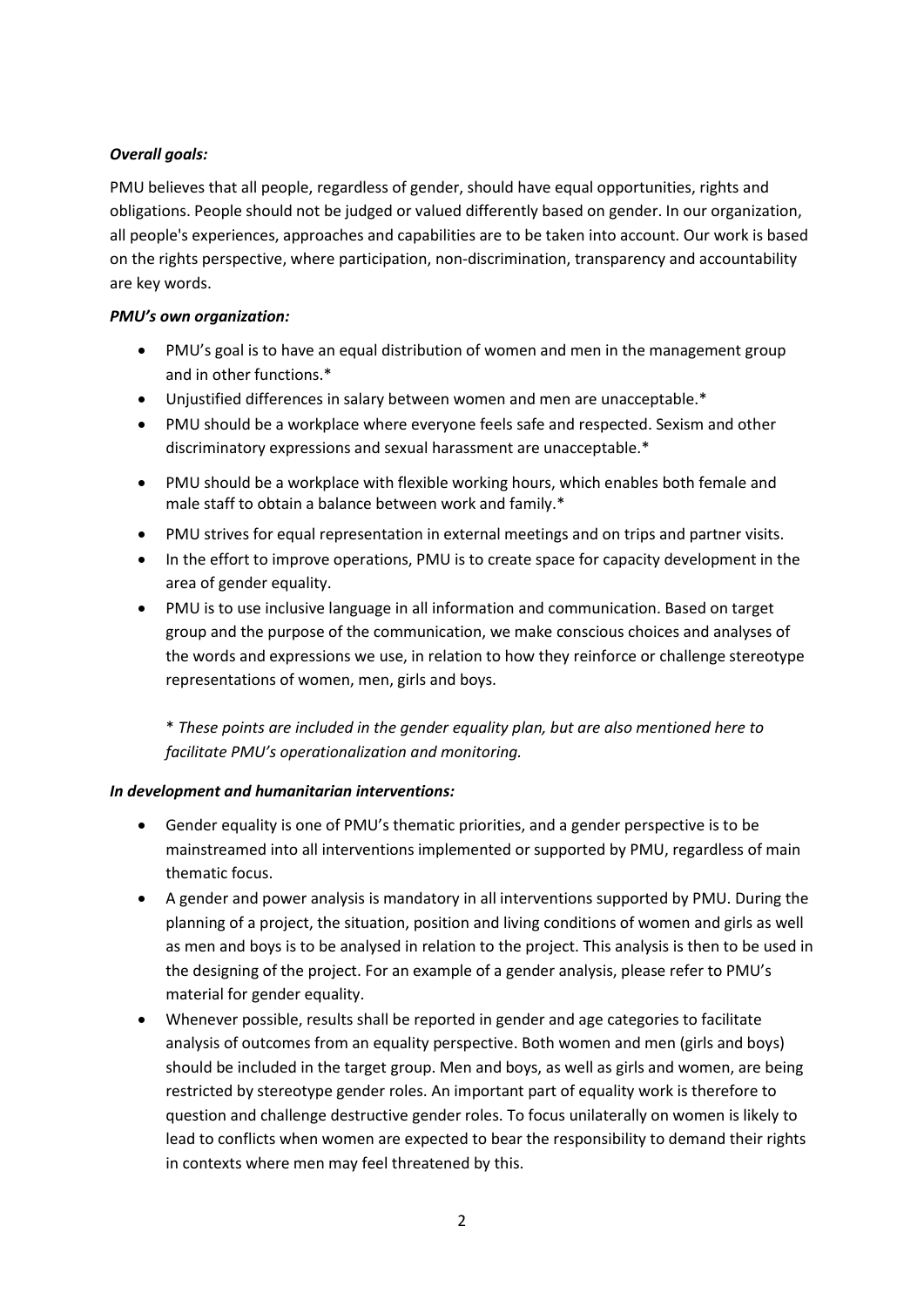- Interventions that strengthen women's and girls' position and agency are to be prioritized, and the perspective of women and girls must be a part of all project planning and assessment. We must work to change attitudes and behaviours of men and boys in order to increase the ability of women and girls to control their own lives.
- Our situations and opportunities in life are not only restricted by gender. Therefore, it is important to make an analysis of other grounds for discrimination, taking into account that men and women are not homogenous groups. Other things that may affect a person's opportunities are age, ethnicity, socioeconomic position, disabilities, etc.
- In the effort to improve operations, PMU wants to create space for capacity development for partners, and a continuous dialogue for learning, within the organisation as well as in projects and interventions within the area of equality.

## *Responsibility and monitoring*

PMU's management has the overall responsibility for the gender equality work of the organization. All members of staff are required to know the policy and its content and to contribute to its operationalization through their daily work. In cases where the policy is not complied with, this is followed up primarily through conversations and dialogue with the individual or organization concerned.

All people's equal rights and opportunities is an area which can never be taken for granted, and which must continuously be conquered. Therefore, PMU aims to keep the conversation alive, internally and in partnership dialogue so that we are jointly challenged and developed. The policy is followed up according to the general routines for policies.

#### *Central concepts in gender equality work*

Biological sex consists of external genitals, internal genitals, chromosomes and hormones.

Discrimination is when an individual is disadvantaged or treated differently because of their gender, ethnicity, religion, disability, sexual orientation or age.

Gender is the cultural and social understanding of the biological differences between the sexes. This means that gender is based on *ideas* about how we *should be* as men and women. Gender roles and expectations are not static but change over time and between different places.

Gender analysis means that a situation, context or material is analysed from a gender perspective. It is a method to understand the situation of women and men, boys and girls within areas such as division of work, decision making, access to and control over resources, legal and religious systems, norms and attitudes.

Gender equality is about equality between women and men, who should have the same opportunities to shape society and their own lives. This includes issues such as power, influence, economy, education, work and physical integrity.